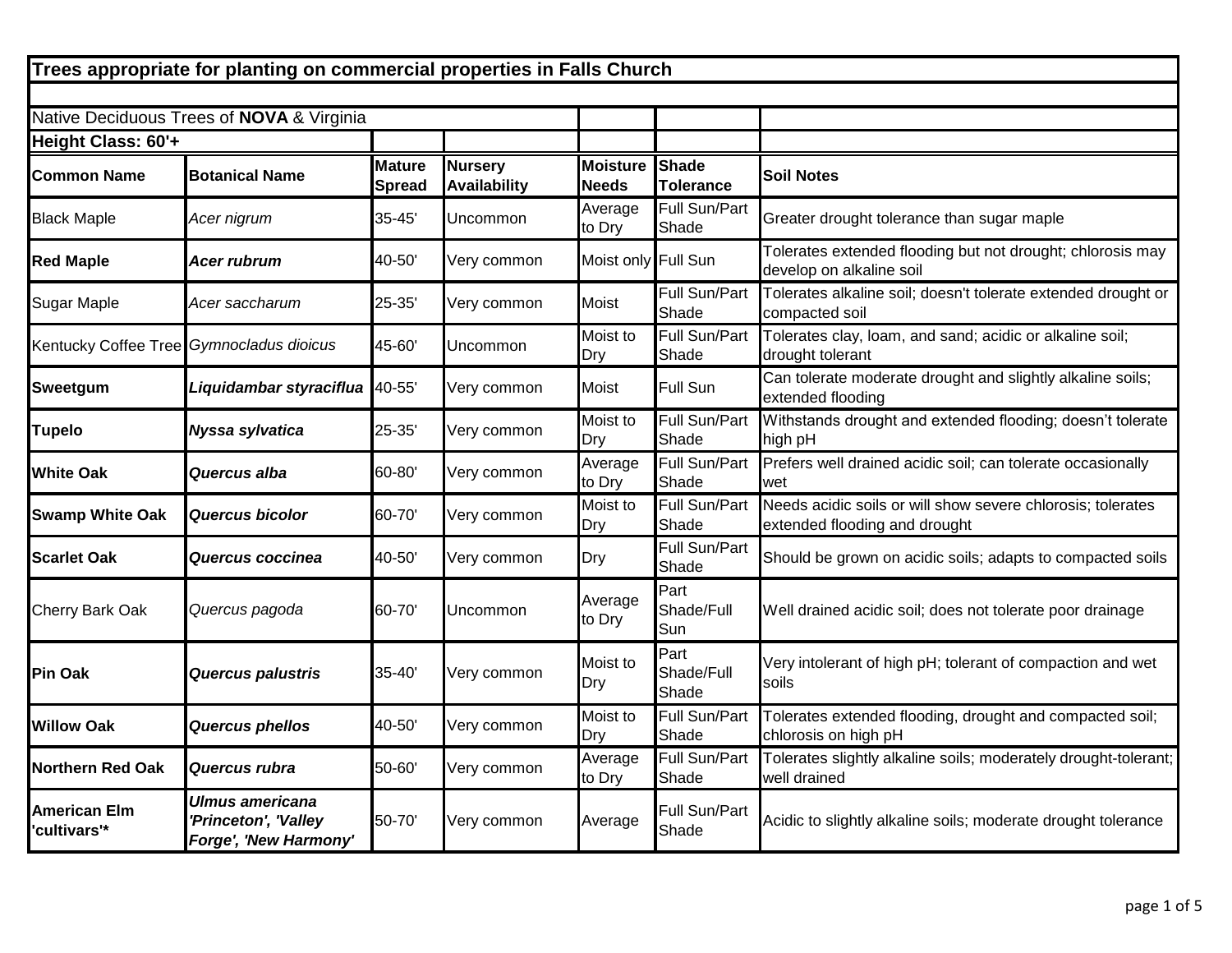| <b>Native Evergreen Trees of NoVA &amp; Virginia</b> |                        |        |                                |                                |                        |                                                                                   |  |  |  |
|------------------------------------------------------|------------------------|--------|--------------------------------|--------------------------------|------------------------|-----------------------------------------------------------------------------------|--|--|--|
| Height Class: 60'+                                   |                        |        |                                |                                |                        |                                                                                   |  |  |  |
| <b>Common Name</b>                                   | <b>IBotanical Name</b> |        | <b>Nursery</b><br>Availability | Moisture Shade<br><b>Needs</b> | <b>ITolerance</b>      | <b>ISoil Notes</b>                                                                |  |  |  |
| Loblolly Pine                                        | Pinus taeda            | 30-35' | Somewhat<br><b>c</b> ommon     | Dry to<br>Average              | Full Sun/Part<br>Shade | Needs acidic soil; drought-tolerant once established                              |  |  |  |
| <b>Baldcypress</b>                                   | Taxodium distichum     | 25-35' | Very common                    | <b>Moist</b>                   | Full Sun/Part<br>Shade | Ideal for wet locations but highly drought tolerant; Slight<br>alkaline tolerance |  |  |  |

| Native Deciduous Trees of <b>NOVA &amp;</b> Virginia |                                       |            |                                       |                                 |                                  |                                                                                                                 |  |  |  |
|------------------------------------------------------|---------------------------------------|------------|---------------------------------------|---------------------------------|----------------------------------|-----------------------------------------------------------------------------------------------------------------|--|--|--|
| Height Class: 30-60'                                 |                                       |            |                                       |                                 |                                  |                                                                                                                 |  |  |  |
| <b>Common Name</b>                                   | <b>Botanical Name</b>                 |            | <b>Nursery</b><br><b>Availability</b> | <b>Moisture</b><br><b>Needs</b> | <b>Shade</b><br><b>Tolerance</b> | <b>Soil Notes</b>                                                                                               |  |  |  |
| <b>River Birch</b>                                   | <b>Betula nigra</b>                   | 25-35'     | Very common                           | Moist to<br>Average             | Full Sun                         | Needs acidic soil or becomes chlorotic; tolerates flooding<br>but not drought                                   |  |  |  |
| <b>Hackberry</b>                                     | Celtis occidentalis                   | 40-50'     | Somewhat<br>common                    | Moist to<br>Average             | Part<br>Shade/Full<br>Shade      | acidic and alkaline soil; extended flooding and drought; soil<br>compaction                                     |  |  |  |
| Yellowwood                                           | Cladrastis kentuckea                  | 40-50'     | Somewhat<br>common                    | Average                         | Full Sun/Part<br>Shade           | Tolerant of alkaline and acidic soils; occasionally wet and<br>moderate drought tolerance; tolerates compaction |  |  |  |
| Honeylocust                                          | Gleditsia triacanthos                 | 35-50      | Very common                           | Moist to<br>Dry                 | Full Sun                         | Tolerates compaction; acidic and alkaline soil; occasionally<br>wet and highly drought tolerant                 |  |  |  |
| Silverbell                                           | Halesia tetraptera var.<br>tetraptera | 15-20'     | Uncommon                              | Moist                           | Full Sun/Part<br>Shade           | Does not tolerate drought and become chlorotic in high pH                                                       |  |  |  |
| <b>Sweetbay Magnolia</b>                             | Magnolia virginiana                   | $15 - 25'$ | Very common                           | Moist to<br>Dry                 | Part<br>Shade/Full<br>Shade      | Drought and extended flooding tolerance                                                                         |  |  |  |
| Hophornbeam                                          | Ostrya virginiana                     | 25-30'     | Uncommon                              | Moist to<br>Average             | Part<br>Shade/Full<br>Shade      | High drought tolerance and can grow on acidic or alkaline<br>soils; does not tolerate wet soils                 |  |  |  |
| Sourwood                                             | Oxydendrum arboreum                   | 25-30'     | Somewhat<br>common                    | Moist                           | Full Sun/Part<br><b>Shade</b>    | Does best on moist, well drained soil; moderately drought<br>tolerant                                           |  |  |  |
| <b>Shumard Oak</b>                                   | Quercus shumardii                     | 40-50'     | Uncommon                              | Moist                           | Full Sun/Part<br>Shade           | Alkaline soils; occasionally wet; high drought tolerance;<br>tolerates compaction                               |  |  |  |
| <b>Black Locust</b>                                  | Robinia pseudoacacia                  | 25-35'     | Somewhat<br>common                    | Moist                           | Full Sun/Part<br><b>Shade</b>    | Tolerates drought, salt, acidic and alkaline soils; does not<br>tolerate permanently wet sites                  |  |  |  |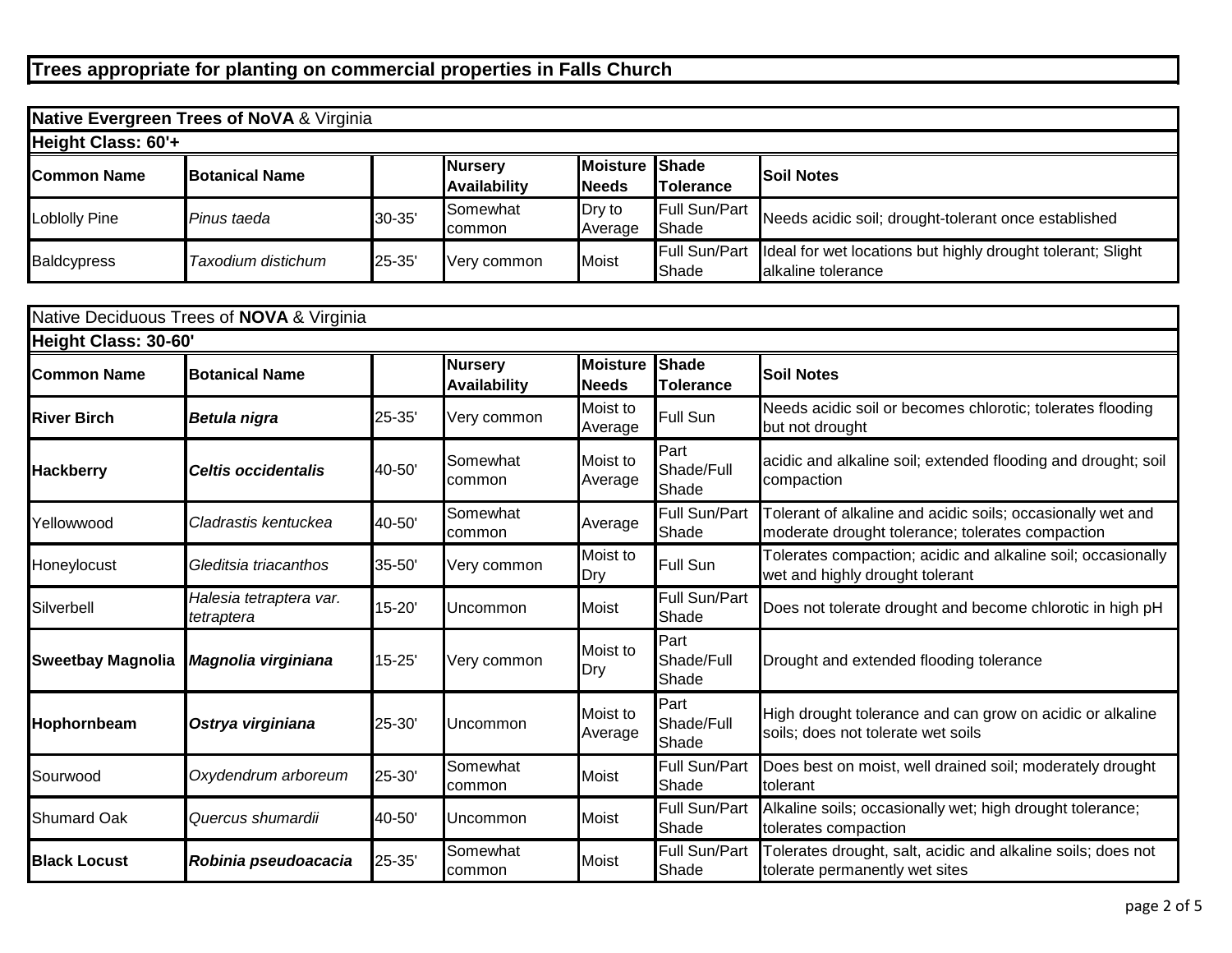| Native Evergreen Trees of NoVA & Virginia |                       |            |                                       |                                 |                                  |                                                                                         |  |  |  |
|-------------------------------------------|-----------------------|------------|---------------------------------------|---------------------------------|----------------------------------|-----------------------------------------------------------------------------------------|--|--|--|
| Height Class: 30-60'                      |                       |            |                                       |                                 |                                  |                                                                                         |  |  |  |
| <b>Common Name</b>                        | <b>Botanical Name</b> |            | <b>Nursery</b><br><b>Availability</b> | <b>Moisture</b><br><b>Needs</b> | <b>Shade</b><br><b>Tolerance</b> | <b>Soil Notes</b>                                                                       |  |  |  |
| <b>American Holly</b>                     | <b>Ilex opaca</b>     | $15 - 25'$ | Very common                           | Moist to<br>Average             | Full Sun/Full<br>Shade           | Slight alkaline tolerance; high drought and occasionally wet                            |  |  |  |
| <b>Eastern Red Cedar</b>                  | Juniperus virginiana  | 10-20      | Very common                           | Average<br>to Dry               | Full Sun/Part<br>Shade           | Not tolerant of sites that are continually moist; drought and<br>alkaline soil tolerant |  |  |  |
| Northern White-<br>Cedar                  | Thuja occidentalis    | $10 - 15'$ | Very common                           | Dry to<br><b>Moist</b>          | Full Sun/Part<br>Shade           | Tolerates alkaline soils; can tolerate wet soils but not<br>extended drought            |  |  |  |

| Native Deciduous Trees of <b>NOVA &amp;</b> Virginia |                                            |            |                                       |                                 |                                  |                                                                                   |  |  |  |
|------------------------------------------------------|--------------------------------------------|------------|---------------------------------------|---------------------------------|----------------------------------|-----------------------------------------------------------------------------------|--|--|--|
| Height Class: <30'                                   |                                            |            |                                       |                                 |                                  |                                                                                   |  |  |  |
| lCommon Name                                         | <b>IBotanical Name</b>                     |            | <b>Nursery</b><br><b>Availability</b> | <b>Moisture</b><br><b>Needs</b> | <b>Shade</b><br><b>Tolerance</b> | <b>Soil Notes</b>                                                                 |  |  |  |
| <b>Red Buckeye</b>                                   | Aesculus pavia                             | $15 - 25'$ | Uncommon                              | Average<br>to Moist             | Part<br>Shade/Full<br>Shade      | Moderate drought tolerance; can stand extended flooding                           |  |  |  |
| Serviceberry spp.                                    | Amelanchier spp.                           | 15-20'     | Very common                           | Average<br>to Dry               | Full Sun/Part<br>Shade           | Moderate drought tolerance; needs acidic soil                                     |  |  |  |
|                                                      | American Hornbeam Carpinus caroliniana     | 20-30'     | Somewhat<br>common                    | Moist to<br>Average             | Part<br>Shade/Full<br>Shade      | Moderately drought tolerant; occasionally wet; only slightly<br>alkaline tolerant |  |  |  |
| <b>Eastern Redbud</b>                                | <b>I</b> Cercis canadensis                 | $15 - 25'$ | Very common                           | Average<br>to Dry               | Part<br>Shade/Full<br>Shade      | Tolerates alkaline and occasionally we soil; high drought<br>tolerance            |  |  |  |
|                                                      | American Fringetree Chionanthus virginicus | 15-20'     | Very common                           | Moist to<br>Average             | Full Sun/Part<br>Shade           | Tolerates occasionally wet soil; moderate drought tolerance                       |  |  |  |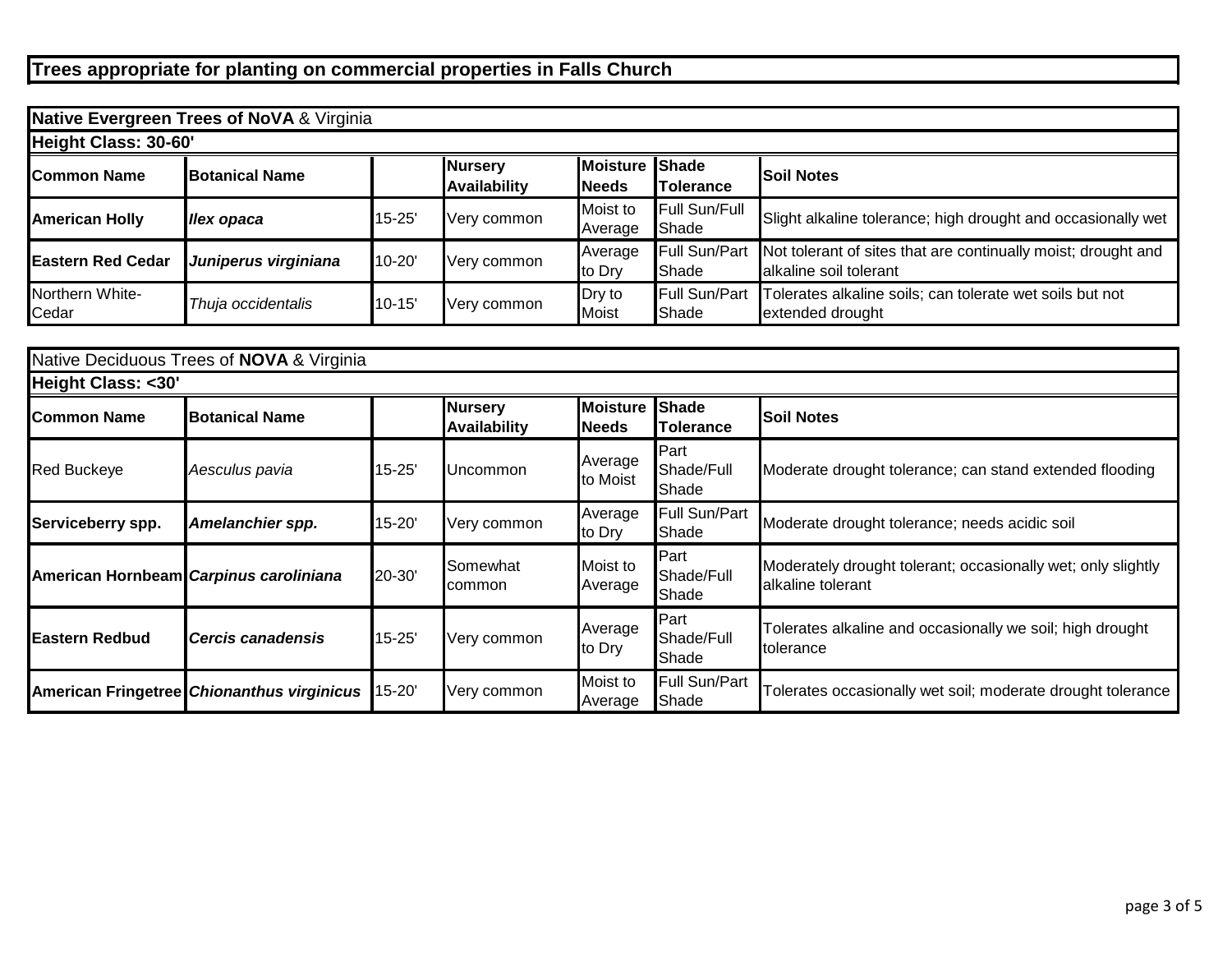## **The following non-native trees may also be planted on commercial sites with approval from the City Arborist**

|                          | Deciduous Non-Invasive Exotic Trees - those native to North America are in bold type                |            |                                       |                                |                               |                                                                                                                              |
|--------------------------|-----------------------------------------------------------------------------------------------------|------------|---------------------------------------|--------------------------------|-------------------------------|------------------------------------------------------------------------------------------------------------------------------|
| Height Class: 60'+       |                                                                                                     |            |                                       |                                |                               |                                                                                                                              |
| <b>Common Name</b>       | <b>Botanical Name</b>                                                                               |            | <b>Nursery</b><br><b>Availability</b> | Moisture Shade<br><b>Needs</b> | Tolerance                     | <b>Soil Notes</b>                                                                                                            |
| Ginkgo                   | Ginkgo biloba                                                                                       | 15-20'     | Very common                           | Dry to<br>Moist                | <b>Full Sun</b>               | Tolerates drought, occasionally wet and alkaline soils; not<br>for poorly drained area                                       |
| <b>Southern Magnolia</b> | Magnolia grandiflora                                                                                | 30-50'     | Very common                           | Dry to<br>Moist                | Full Sun/Part<br>lShade       | Can tolerate slightly alkaline soils and extended flooding but<br>does best on well drained soil; moderate drought tolerance |
| Dawn Redwood             | Metasequoia<br>glyptostroboides                                                                     | $15 - 25'$ | Very common                           | <b>Moist</b>                   | Full Sun                      | Do not use on soils with high pH; moderate drought<br>tolerance and extended flooding                                        |
| London Plane Tree        | Platanus x acerifolia                                                                               | 50-70'     | Very common                           | Average                        | <b>Full Sun</b>               | Tolerates extended flooding, drought and alkaline soil and<br>compaction                                                     |
| <b>Bur Oak</b>           | Quercus macrocarpa                                                                                  | 60-80'     | Somewhat<br>common                    | Dry to<br>Moist                | Full Sun/Part<br>lShade       | Tolerant of alkaline soils and poor drainage; very drought<br>tolerant                                                       |
| Silver Linden            | Tilia tomentosa                                                                                     | 40-60'     | Uncommon                              | Average<br>to Moist            | <b>Full Sun/Part</b><br>Shade | Moderately tolerant of soil compaction and drought; slightly<br>alkaline soils                                               |
| Elm Hybrids              | Ulmus spp.; 'New<br>Horizon', 'Morton', 'Morton' 50-70'<br>Glossy','Patriot', 'Morton<br>Plainsman' |            | Very common                           | Average                        | <b>Full Sun/Part</b><br>Shade | Tolerant of extended flooding, drought, pH, and compaction                                                                   |
| Japanese Zelkova         | Zelkova serrata                                                                                     | 50-75'     | Very common                           | <b>Moist</b>                   | Full Sun/Part<br>lShade       | High drought tolerance; tolerates occasionally wet and<br>slightly alkaline soils                                            |

| Height Class: 30-60'    |                                 |        |                                       |                          |                                   |                                                                                              |  |  |
|-------------------------|---------------------------------|--------|---------------------------------------|--------------------------|-----------------------------------|----------------------------------------------------------------------------------------------|--|--|
| <b>Common Name</b>      | <b>Botanical Name</b>           |        | <b>Nursery</b><br><b>Availability</b> | <b>Moisture</b><br>Needs | <b>Shade</b><br><b>ITolerance</b> | <b>Soil Notes</b>                                                                            |  |  |
| <b>Trident maple</b>    | Acer buergerianum               | 20-40' | Somewhat<br>common                    | Average<br>to Moist      | Full Sun/Part<br>Shade            | Does not tolerate alkaline soil; tolerates compacted soil and<br>drought                     |  |  |
| Katsuratree             | Cercidiphyllum japonicum 35-60' |        | Somewhat<br>common                    | <b>Moist</b>             | Full Sun/Part<br>Shade            | Intolerant of drought; not suited for compacted soils; slight<br>alkaline tolerance          |  |  |
| <b>Bigleaf Magnolia</b> | Magnolia macrophylla            | 20-30' | Uncommon                              | <b>Moist</b>             | Full Sun/Part<br>Shade            | Not tolerant of wet soil or drought; tolerates slightly alkaline<br>Isoils                   |  |  |
| Persian Ironwood        | Parrotia persica                | 20-35' | Somewhat<br>common                    | Average<br>to Moist      | Full Sun/Part<br>Shade            | High drought tolerance and adapts to alkaline soil; will not<br>tolerate wet soil conditions |  |  |